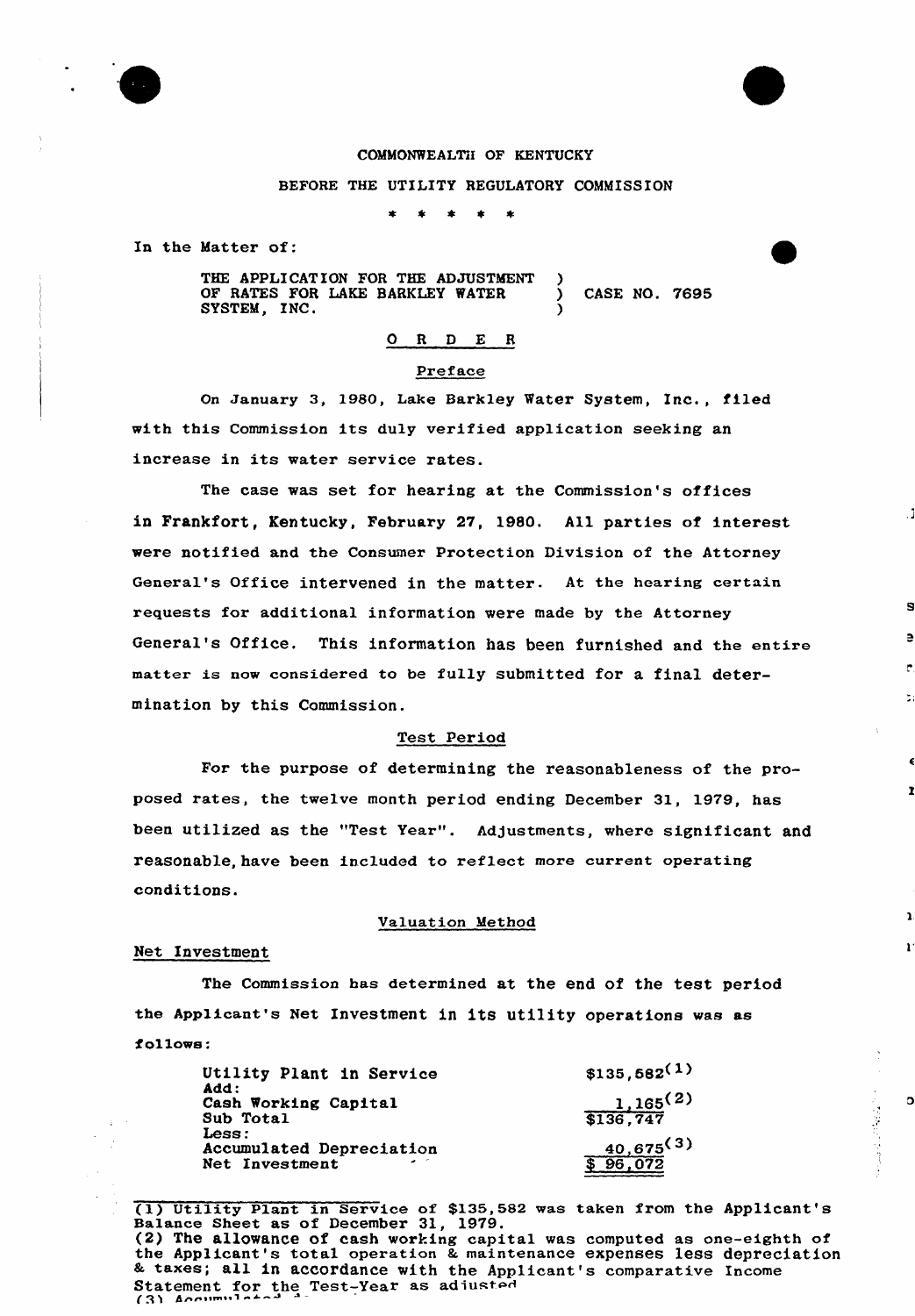

The Commission is of the opinion that utilization of the Net Investment rate base method is appropriate in this instance realizing, however, that other valuation methodscou1d yield different results.

## REVENUES AND EXPENSES

The Commission, after considering the Test-Year and projected revenues and expenses submitted by the Applicant, concludes that said revenues, expenses, and proforma adjustments can be summarized as shown in Appendix "B", attached hereto and made a part hereof. On the basis of the said Appendix "8" tabulation, the Commission further concludes that the rates proposed by the Applicant and approved herein, produce additional annual revenues of \$10,080, and are necessary and have been determined to be fair, just, and reasonable in this instance.

#### SUMMARY

The Commission, after consideration of all the evidence of record and being advised, is of the opinion and finds that the rates proposed by the Applicant and prescribed in Appendix "A", which should produce gross annual revenues of \$17,280, are the fair, just, and reasonable rates to be charged for water services rendered by Lake Barkley Water System, Inc. Further that with inclusion for forfeited discounts of \$61, the revenues allowed herein should permit Lake Barkley Water System, Inc., to meet the expenses found reasonable for providing services to its customers and provide a reasonable surplus for equity growth.

## ORDERS IN THIS MATTER

The Commission on the basis of the matters hereinbefore set forth and the evidentiary record in this case:

HEREBY ORDERS that the rates as proposed by the Applicant and set forth in Appendix "A", attached hereto and made a part hereof, be and are hereby fixed as the fair, just, and reasonable rates of Lake Barkley Water System, Inc., to become effective for services rendered on and after the date of this Order.

 $-2-$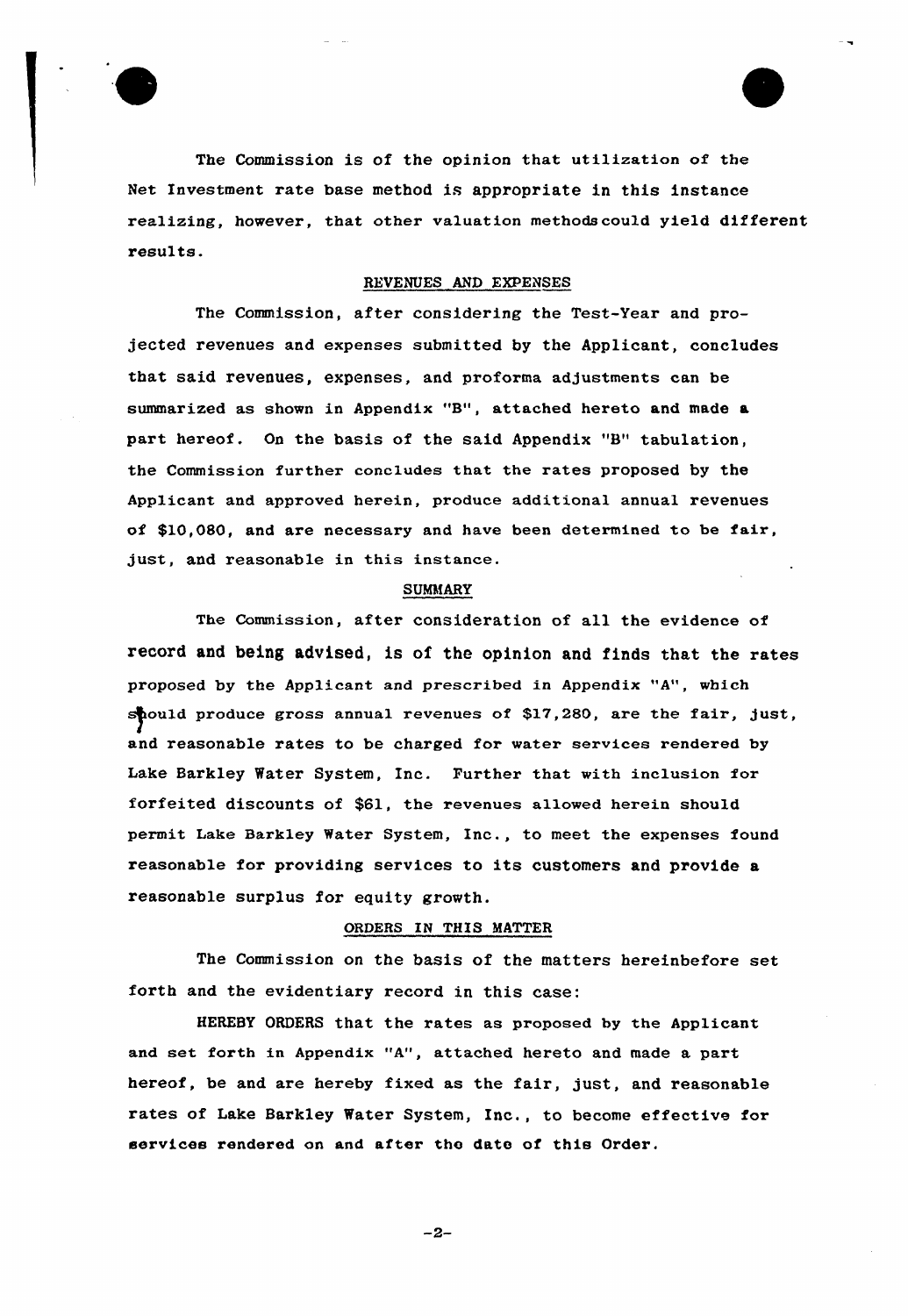IT IS FURTHER ORDERED that Lake Barkley Water System, Inc., shall file with this Commission within thirty (30) days from the date of this Order its revised tariff sheets setting forth the rates approved herein.

IT IS FURTHER ORDERED that Lake Barkley Water System, Inc., shall file current copies of its Rules and Regulations for the providing of service to its customers along with the filing of its revised tariff sheets.

Done at Frankfort, Kentucky, this 30th day of May, 1980.

UTILITY REGULATORY COMMISSION

Chairma

Vice Chairman

<u>May Pay Ocken</u>

ATTEST:

**Secretary**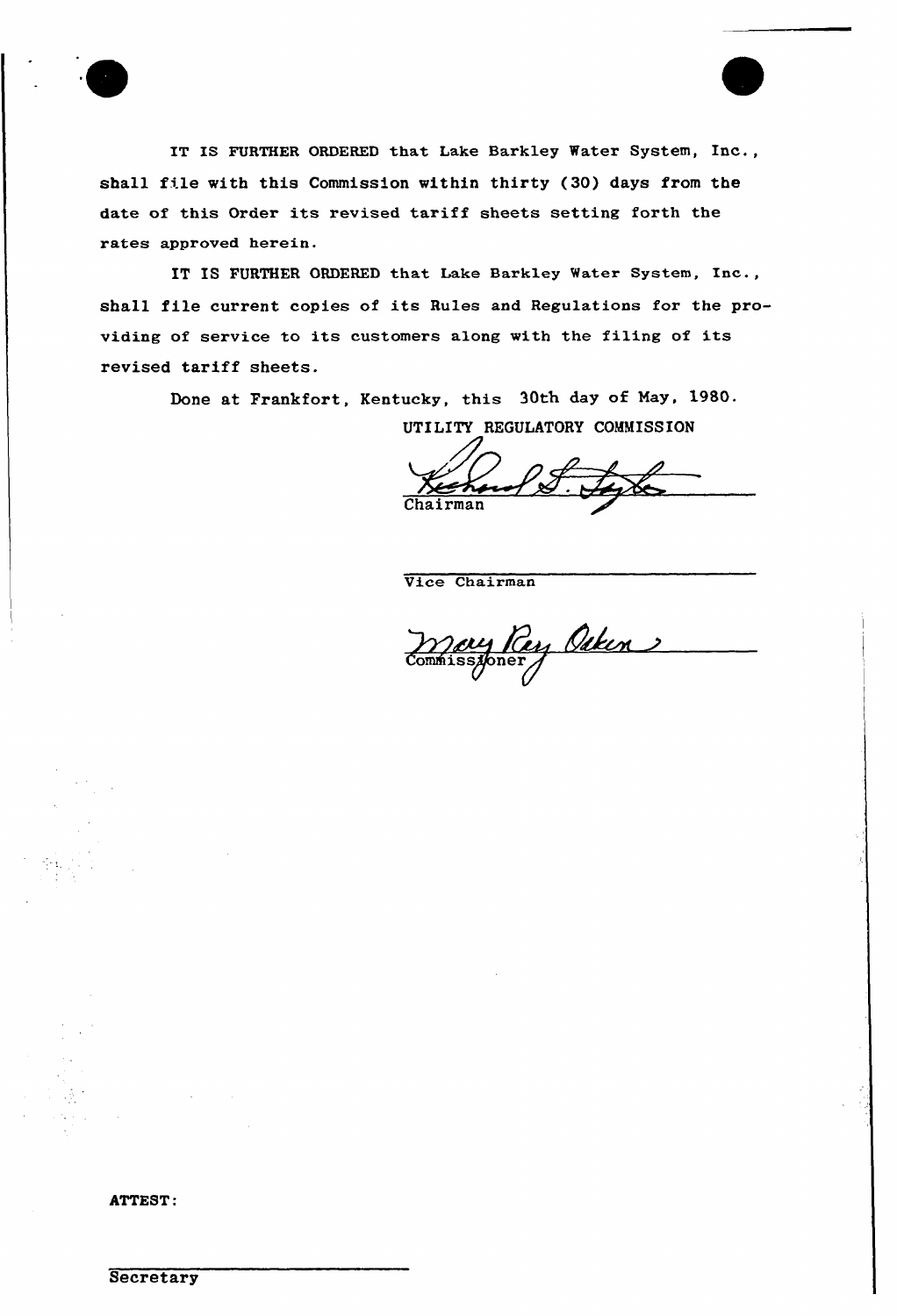

 $\sim$ 

 $\frac{1}{2}$ 

ÿ

 $\mathfrak{r}$ 

# APPENDIX "A"

APPENDIX TO AN ORDER OF THE UTILITY REGULATORY COMMISSION IN CASE NO. 7695 DATED MAY 30, 1980

The following rates are hereby prescribed for all the customers served by the Lake Barkley Water System, Inc.

| Monthly Usage |                      | Rates |                          |
|---------------|----------------------|-------|--------------------------|
|               | First 10,000 gallons |       | $$12.00$ (Minimum Bill)  |
|               | Next 10,000 gallons  |       | $1.00$ per 1,000 gallons |
|               | Over 20,000 gallons  |       | .90 per $1,000$ gallons  |

医腹膜炎

J,

 $\frac{1}{2}$